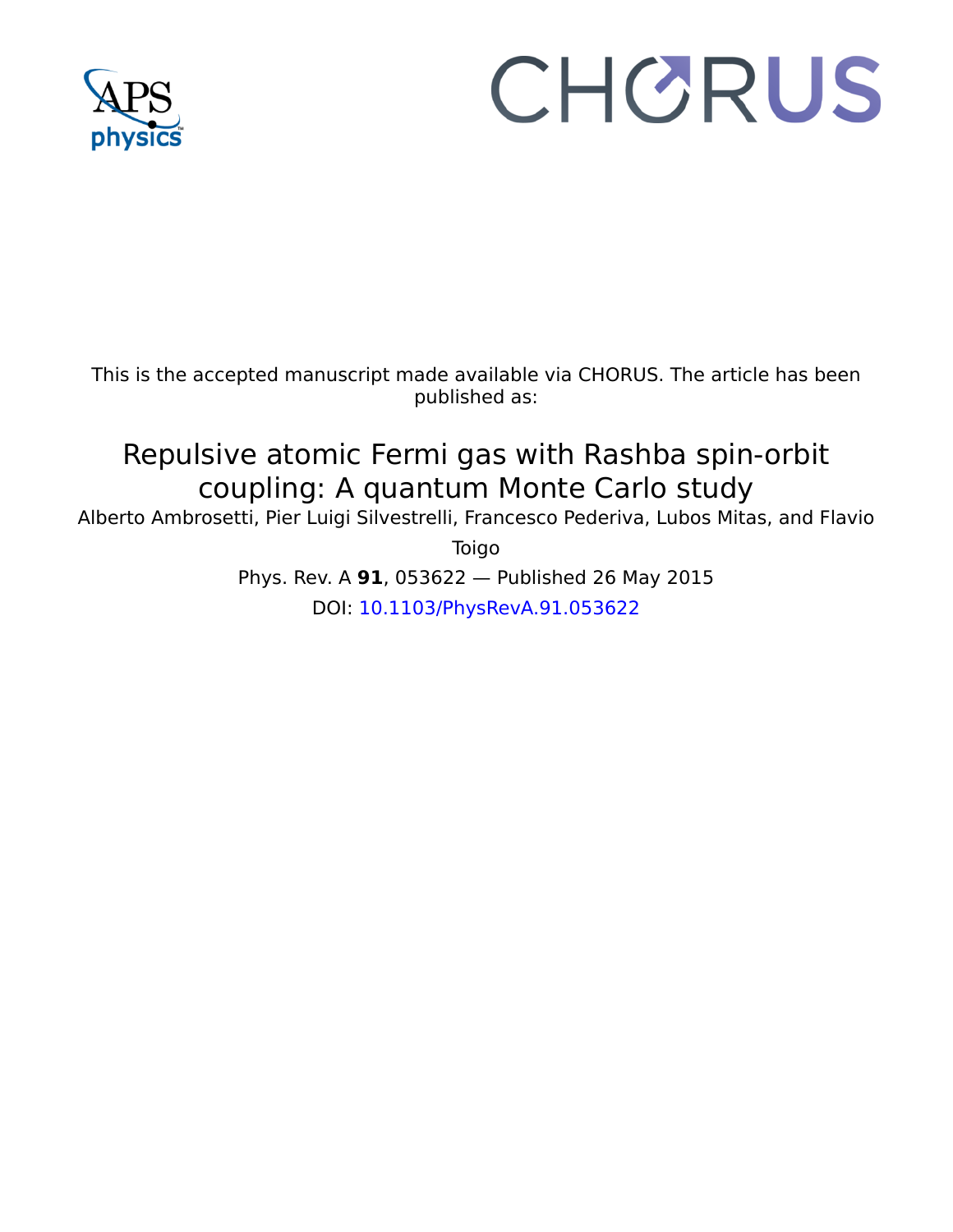### Repulsive Atomic Fermi Gas with Rashba Spin-Orbit Coupling: a Quantum Monte Carlo Study

Alberto Ambrosetti<sup>1</sup>,\* Pier Luigi Silvestrelli<sup>1</sup>, Francesco Pederiva<sup>2</sup>, Lubos Mitas<sup>3</sup>, and Flavio Toigo<sup>1</sup>

1) Dipartimento di Fisica, University of Padova, via Marzolo 8, I–35131, Padova, Italy.

2) Dipartimento di Fisica e LISC, Universit`a di Trento, Via Sommarive 14, I–38123, Povo,

Trento, and Trento Institute for Fundamental Physics and Applications, Trento, Italy

3) Department of Physics, North Carolina State University, Raleigh, North Carolina 27695-8202, USA

Thanks to the recent experimental realization and control of artificial gauge fields, Spin-orbit (SO) couplings are witnessing an ever increasing interest in the field of cold atoms. However, predicting their effect on spin polarization and energetic properties of interacting systems is a major challenge, due to the complex interplay between spin and position dynamics. In this work we exploit the Diffusion Monte Carlo algorithm to compute energetic and polarization properties of a three dimensional repulsive Fermi gas in the presence of Rashba spin-orbit coupling. We find that SO effects tend to contrast the spin alignment induced by the exchange interaction, slightly shifting the onset of the Stoner instability towards larger values of the scattering length. In addition, polarization and energy properties of the system can be tuned trough a combined control of the repulsive interaction and Rashba coupling.

PACS numbers:

The Fermi gas with contact or finite-range repulsion is a prototypical model system. Due to its nontrivial magnetic properties, it has been a subject of numerous investigations over the years[1–7]. The corresponding Hamiltonian (Stoner model), introduced in order to describe itinerant ferromagnetism in an electron gas with screened two-body Coulomb interaction [8], was shown to yield a spin polarization transition upon control of the twobody repulsion strength[3–5]. In addition, the peculiar magnetic behavior of the model was also confirmed for trapped configurations, where the problem of stability and phase separation of a two-component Fermi gas was theoretically addressed[1, 9, 10].

According to mean field theoretical predictions[4], a polarization transition can be triggered in the system by enhancing the repulsive interaction above a critical value. The critical scattering length is determined by a competition between the kinetic energy and the interaction among fermions having opposite spin. Notably, both the inclusion of higher order perturbative terms and Quantum Monte Carlo lead to results in qualitative agreement with the mean field picture, although predicting a different value of the critical interaction[3, 5, 6].

While the physics of the Stoner model appears to be qualitatively well understood, the effect of adding the Spin-Orbit (SO) coupling is less certain. In particular, it might lead to sizable modifications of the polarization properties of the system. One specific form of the spinorbit coupling is the Rashba SO interaction[11–14]

$$
V_{SO} = \lambda (p_y \sigma_x - p_x \sigma_y), \qquad (1)
$$

where  $\sigma_i$  is the *i*-th Pauli matrix and  $p_i$  is the *i*-th component of the momentum operator. This interaction has been widely studied in the field of low-dimensional semiconductor systems. Recently, it has also been realized in ultracold atomic systems in combination with a Dresselhaus[15] coupling by means of controlled laser beams[16–19], and it is currently witnessing increasing attention. In fact, due to its tunable strength[20] through the parameter  $\lambda$ , the Rashba SO coupling may allow for an otherwise challenging fine tuning of the system polarization.

Motivated by the remarkable experimental achievements, a significant amount of recent theoretical work has been focused on the effects of Rashba or Dresselhaus SO couplings in Bose-Einstein condensates[21–29], and in superfluid fermions at the BCS-BEC crossover[30–49]. A very recent mean field variational study of the two dimensional Fermi gas with Rashba coupling[50] has indeed shown how SO effects can macroscopically influence the Stoner instability, leading to partially magnetized states. However, while a detailed theoretical understanding of the repulsive Fermi gas in presence of Rashba interaction would be extremely appealing, the intrinsically challenging calculations beyond the mean field are further complicated by the non-local nature of the SO coupling[50].

In the present paper we address this problem using an accurate Diffusion Monte Carlo (DMC) algorithm to predict the energetic and polarization properties of the three dimensional (3D) Fermi gas. In order to correctly treat SO interactions, a suitable imaginary time spinorbit propagator is introduced, following our previous work in the context of the two-dimensional electron gas and circular quantum dots[51, 52].

In particular, DMC has enabled us to calculate accurate estimates of ground state properties of the Hamiltonian with a soft-sphere (SS) repulsion and Rashba spinorbit interaction. We find that the Rashba interaction tends to frustrate the system polarization, reducing its value, and shifting its onset to slightly higher values

<sup>∗</sup>Electronic address: alberto.ambrosetti@unipd.it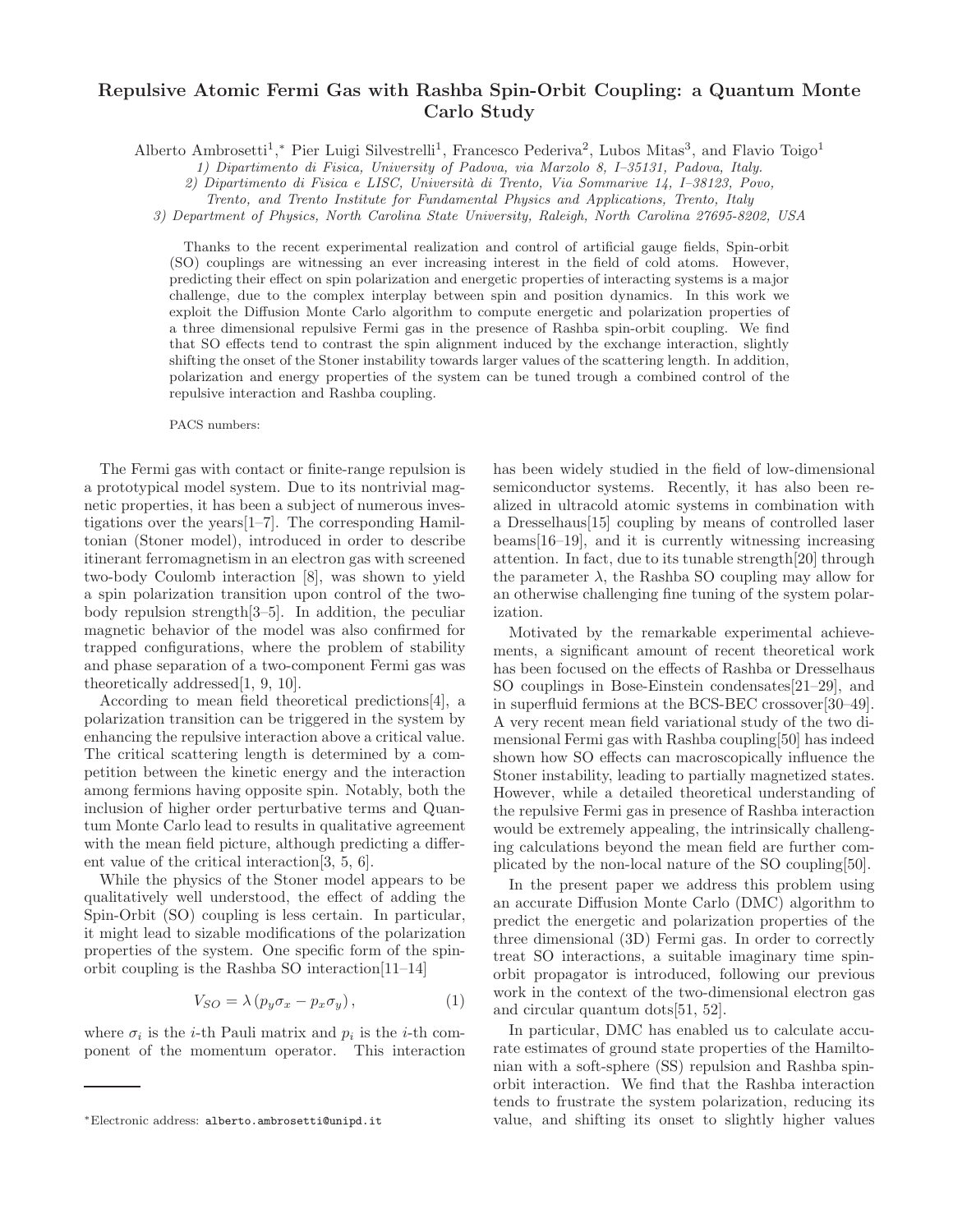of the repulsive interaction scattering length a. While macroscopic polarization is found only above a critical scattering length  $a_c$ , the present results cannot exclude the onset of a weaker polarization below  $a_c$ , opening thus new questions about the order of the transition.

The paper is organized as follows: in section I the method is presented along with the details of the imaginary time spin-orbit propagator. In section II the trial wave function of choice is introduced together with motivation for its spinorial structure. Finally, in section III, the QMC results for polarization and energetic properties are reported and discussed.

#### I. METHODS

#### A. Quantum Monte Carlo for SO Hamiltonians

Diffusion Monte Carlo (DMC) is a highly accurate technique, based on projecting out the ground state component of an initial arbitrary state of the system (not orthogonal to the ground state itself) by means of the iterated application of an imaginary time  $(\tau)$  propagation. The quantum state is approximated by a finite expansion on position eigenstates, i.e. by a collection of points in configuration space:

$$
|\Psi\rangle \sim \sum_{k} |X_{k}\rangle \langle X_{k}|\Psi\rangle. \tag{2}
$$

Notice that in this case the configurations have to be intended in an extended meaning, therefore including all the relevant degrees of freedom (e.g. position and spin). Each of these points is evolved according to a short-time approximation of the imaginary time propagator associated with the Hamiltonian H:

$$
\langle X_k | \Psi \rangle = \sum_l \langle X_k | e^{-\Delta \tau (H - E_0)} | X_l' \rangle \langle X_l' | \Psi \rangle,
$$

where  $E_0$  is a constant introduced to preserve the normalization of the ground state, and  $k$  is the configuration index. In the limit of an infinite iteration, this propagation leads to ground-state projection (power method).

Following our previous work[51, 52], the Hamiltonian is split into three terms, namely kinetic energy  $T$ , repulsive two-body interaction  $V_{SS}$  and SO contribution  $V_{SO}$ .

$$
H = T + V_{SS} + V_{SO}.
$$
 (3)

Making use of the Trotter's formula, the imaginary time Green's function is then approximated (at order  $O(\Delta \tau)$ ) as

$$
e^{-\Delta \tau H} \simeq e^{-\Delta \tau V_{SS}} e^{-\Delta \tau V_{SO}} e^{-\Delta \tau T}.
$$
 (4)

The rightmost factor corresponds to the imaginary time free particle Gaussian propagator

$$
G_0(\mathbf{R}', \mathbf{R}, \Delta \tau) = (2\pi \Delta \tau)^{-N} \exp\left[-\frac{(\mathbf{R}' - \mathbf{R})^2}{2\Delta \tau}\right], \quad (5)
$$

from which space coordinates displacements  $\mathbf{R}' - \mathbf{R}$  are sampled (R indicates here the collective space coordinates of the system). The second factor (containing  $V_{SO}$ ) is subsequently applied to  $G_0$ . The momentum operators at the exponent act as derivatives with respect to the coordinates  $\mathbb{R}', \mathbb{R}$ , and after some algebra the SO and kinetic parts of the imaginary time propagator read:

$$
e^{-V_{SO}} G_0(\mathbf{R}', \mathbf{R}, \Delta \tau) \simeq
$$
  
= 
$$
e^{-i\lambda \sum_{i=1}^N (\Delta r_i^y \sigma_i^x - \Delta r_i^x \sigma_i^y)} G_0(\mathbf{R}', \mathbf{R}, \Delta \tau) , \quad (6)
$$

where  $\Delta r_i^a$   $(a = x, y)$  indicates the space displacement along the  $x, y$  direction of the *i*-th particle. The remaining part of the propagator, depending on the local  $V_{SS}$  interaction, finally contributes as a conventional local "weighting" factor. Hence, by taking into account the necessary normalization factors, the whole imaginary time Green's function reads:

$$
G(\mathbf{R}', \mathbf{R}, \Delta \tau) = e^{-[V_{SS}(\mathbf{R}) - E_0 - N\lambda^2] \Delta \tau}
$$

$$
\times e^{-i\lambda \sum_{i=1}^{N} (\Delta r_i^y \sigma_i^x - \Delta r_i^x \sigma_i^y)} G_0(\mathbf{R}', \mathbf{R}, \Delta \tau) . \tag{7}
$$

Since the SO propagator acts on the particle spin through the Pauli matrices  $\sigma_x$  and  $\sigma_y$ , the spin variables are modified along the simulation, and must be considered as dynamic variables. As in standard Diffusion Monte Carlo, we make use of a variational ansatz to serve as an importance function guiding the sampling process. Due to the presence of spin rotations, this "trial" wave function  $\Psi_T$ will generally be complex. This adds a further complication with respect to the standard QMC treatment of many fermion systems. In particular, it is not possible to use the standard fixed-node algorithm to circumvent the so-called sign problem, and enforce the antisymmetry of the ground state. We need instead to use a fixed-phase constraint[53–55]. In order to minimize finite size errors and achieve a smoother variability of the energy with respect to polarization, twist-averaged boundary conditions were implemented, according to the prescriptions of Ceperley and coworkers[56]. Using these developments, the DMC method then typically provides very accurate energies and expectation values of operators which commute with the Hamiltonian. In the present case, however, given the non commutativity of  $\sigma_z$  with  $V_{SO}$ , a particular attention should be given to the evaluation of the system polarization. In fact, since the DMC method samples the mixed distribution  $\Psi_T \Psi_{DMC}$  (not  $\Psi_{DMC}^2$ ), in the case of a non-commuting quantity  $O$ , a straightforward DMC estimate would lead to the so-called mixed estimator  $\langle O \rangle_{mix} = \langle \Psi_T | O | \Psi_{DMC} \rangle$ . It is thus common to correct the mixed estimator by partial elimination of the bias at the second order of the difference between the trial and exact eigenstates as given by the equation[57]

$$
\langle O \rangle_{corr-mix} = 2 \langle O \rangle_{mix} - \langle O \rangle_{VMC} + \mathcal{O}(\Psi_T - \Psi_{exact})^2.
$$
\n(8)

The first term on the right hand side of the equation above represents the DMC mixed estimate of the expectation value of the operator  $O$ , while the second term is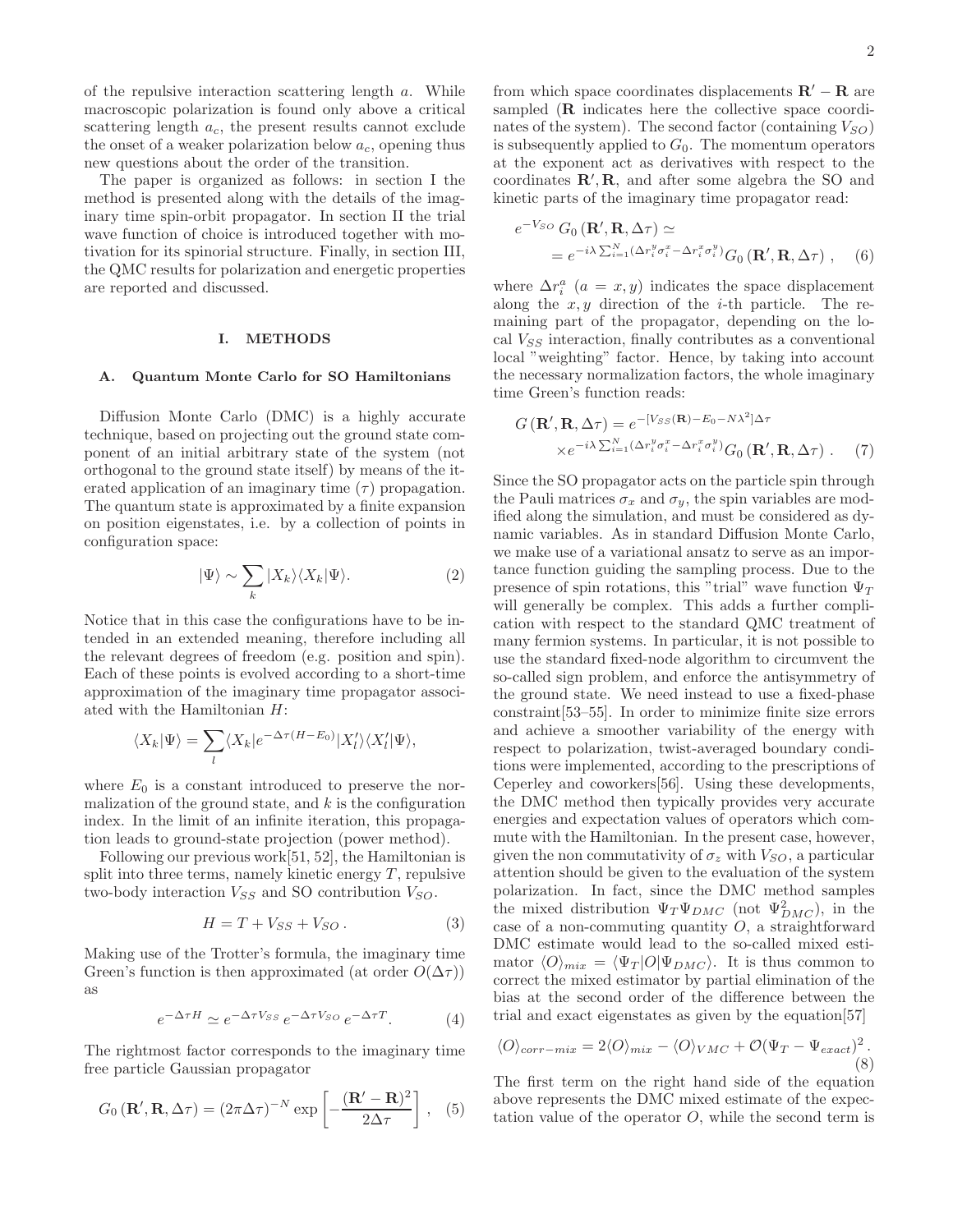the variational Monte Carlo (VMC) estimate. This difference therefore reduces the bias from the importance function to the second order in the difference between the importance and the ground state wave functions. For this reason, Eq.(8) will be addressed in the following as corrected mixed estimator.

As already mentioned, in presence of SO interaction the fermion spin cannot be fixed and must be explicitly treated as a variable in the stochastic dynamics, both for VMC and DMC calculations. In particular, we will apply here a recently developed algorithm[58], which is based on the integration of continuous auxiliary variables.

#### B. Fermion-Fermion interaction

As concerns the detailed realization of two-body finiterange interaction potential, this is modeled in the present work as a soft sphere potential acting between couples of Fermions having opposite spins:

$$
V_{SS} = \sum_{i>j} v_{ss} (|\mathbf{r_i} - \mathbf{r_j}|) \frac{1 - \bar{\sigma}_i \cdot \bar{\sigma}_j}{2}.
$$
 (9)

Here  $\bar{\sigma}_i$ , indicates the spin matrices relative to the *i*th particle, and can be expressed as  $(\sigma_x, \sigma_y, \sigma_z)_i$ , while  $v_{ss}(r)$  is defined as

$$
v_{ss}(r) = V_0 \Theta(R_0 - r), \qquad (10)
$$

where  $r$  is positive by definition. The Heaviside step function  $\Theta(R_0 - r)$  limits the range of the potential to  $R_0$ , while the potential height  $V_0$  is set in a way to recover the correct value of a, according to the relation

$$
a = R_0 \left[ 1 - \frac{\text{tgh}\kappa R_0}{\kappa R_0} \right],\tag{11}
$$

where  $\kappa^2 = mV_0$ . Experimentally, the scattering length can be accurately controlled, for instance by exploiting the Feshbach resonance mechanism[59, 60].

#### II. WAVE FUNCTION

Since the present work is concerned with the simulation of interacting fermions, the quality of of the trial wave function  $\Psi_T$  becomes especially important. In fact, the phase that will be enforced by the fixed phase DMC algorithm will depend on the choice of  $\Psi_T$ , influencing thus the accuracy of the final results. In this regard, previous work on the two-dimensional electron gas[52] pointed out the need to explicitly account for the non trivial spindependence induced by  $V_{SO}$  in the independent particle states. This problem was solved by making use of single particle spinors which diagonalize the Hamiltonian of the non-interacting fermions  $T + V_{SO}$ :

$$
\phi(\mathbf{r})_{\mathbf{k}\pm} = e^{i\mathbf{k}\cdot\mathbf{r}} \chi_{\mathbf{k}\pm} \,. \tag{12}
$$

where

$$
\chi_{\mathbf{k}\pm}(\mathbf{r}) = \frac{1}{\sqrt{2}} \begin{pmatrix} \pm \frac{k_y + ik_x}{k} \\ 1 \end{pmatrix} . \tag{13}
$$

The above spinors already account for a good amount of the non-locality induced by the SO coupling. However, the expectation of  $\sigma_z$  on any of these single-particle states is identically zero. In order to retain information on the non-local spin structure and simultaneously allow for non-zero polarization, we make use of the following spinorial form [50]

$$
\chi_{\mathbf{k}\pm,h}(\mathbf{r}) = c_{\pm,h}(\mathbf{k}) \frac{1}{\sqrt{2}} \begin{pmatrix} \frac{\lambda(k_y+ik_x)}{h \pm \sqrt{h^2 + \lambda^2 k^2}} \\ 1 \end{pmatrix},\qquad(14)
$$

where  $c_{\pm,h}(\mathbf{k})$  is a normalization factor defined through the condition

$$
c_{\pm,h}^2(\mathbf{k}) \left( \frac{\lambda^2 k^2}{(h^2 \pm \sqrt{h^2 + \lambda^2 k^2})^2} + 1 \right) = 1. \tag{15}
$$

This functional form, depending on the Rashba SO strength  $\lambda$  and on a second parameter h, can be inferred from the eigenvectors of a single-particle Hamiltonian including  $V_{SO}$  and an external potential of the form  $h\sigma_z$ . However, in the physical case considered, the external field is an electric-like field, parameterized by the SO coupling strength  $\lambda$ . The quantity h instead is simply a variational parameter which modifies the spinorial structure of the wave function, interpolating between the Rashba eigenstates ( $h = 0$ ) and the eigenstates of  $\sigma_z$  ( $h \to \infty$ ).

Making use of the above single particle orbitals, a single Slater determinant is constructed. No explicit twobody correlation (e.g in form of a Jastrow factor) is thus included in the trial wave function. This choice might imply a somewhat slower convergence of the energy with respect to the number of steps, but it does not interfere with the quality of the phase structure of the function, which is the only feature affecting the accuracy of the projected energy.

#### III. RESULTS

#### A. QMC Results

The present quantum Monte Carlo simulations were performed with a reference population of 300 walkers and a time step of 0.002 (units are indicated below), making use of 66 particles confined in a periodically repeated cubic box. Convergence with respect to the time step and the number of walkers was achieved within the statistical error. The non-interacting Fermi momentum  $k_F$  used throughout the manuscript is defined as  $k_F = (3\pi^2 n)^{1/3}$ , where *n* is the total density of the system. Energies are expressed in units of  $E_P$ , namely the energy of the fully spin-polarized system, defined as  $(6\pi^2 n)^{5/3}/(20\pi^2 m)$ . The repulsive potential range  $R_0$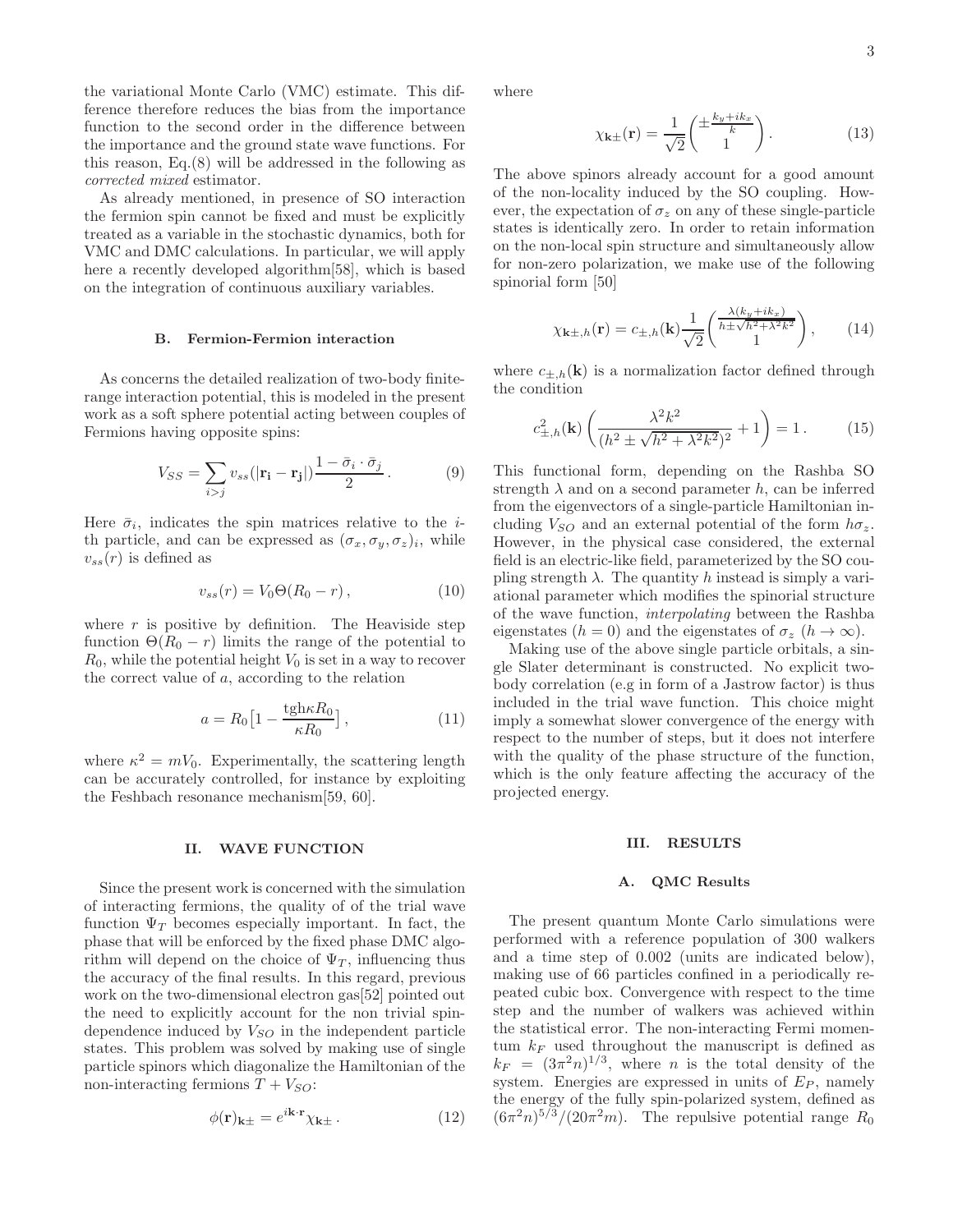was set to 2.8 the scattering length, and  $V_0$  was accordingly computed. The Rashba coupling  $\lambda$  is given in units of  $\frac{\hbar}{ml}$ , where m is the atomic mass and l is a length scale defined as  $(\frac{3}{4\pi n})^{1/3}$ . Three different values of  $\lambda$ were considered, namely  $\lambda = 0$  (absence of SO interaction),  $\lambda = 0.15$  and  $\lambda = 0.30$ . The total DMC energy was minimized with respect to the single-particle states occupation, and with respect to the parameter  $h$ , optimizing the trial wave function at every given value of the scattering length and of the SO coupling.



FIG. 1: Optimal h as a function of the scattering length at  $\lambda = 0.3$ .

Calculations confirm the importance of a variational optimization of the spinorial structure of the trial wave function. Fig. 1 shows the optimal h value at finite  $\lambda$ . It varies as a function of the scattering length, increasing with the strength of the 2-body repulsion, with a sudden jump that corresponds to the polarization transition. This behavior is consistent with the mean field picture of Ref.[50], where non-zero polarization is developed in correspondence of a sudden increase of the variational parameter  $h$ . In fact, a finite value of  $h$  indicates a tendency of the system to choose a preferred spin orientation, inducing a non-zero polarization in the system.

The  $z$  spin polarization  $P$  is calculated using the *cor*rected mixed estimate of the operator

$$
P = \frac{1}{N} \sum_{i}^{N} \sigma_z^i.
$$
 (16)

The computed values confirm the presence of spin polarization at large values of the scattering length.



FIG. 2: Polarization of Fermi gas along the z direction as a function of the two-body interaction scattering length a. Results are given in absence of SO interaction ( $\lambda = 0$ ) and for two different Rashba interaction strengths  $(\lambda = 0.15, 0.30)$ .

Fig.2 shows that in absence of SO interaction the critical point is located near  $k_F a_c \sim 0.85$ , in good agreement with previous QMC predictions for soft sphere contact interaction[5], and with a second order approximate estimate[3].

While a mean field description predicts a discontinuity of the P derivative with respect to  $k_F a$ , [5] we observe that correlation effects slightly modify the relation between P and  $k_F a$ , making the transition less steep at criticality. Due to the statistical error, however, it is not yet possible to establish whether correlation terms modify the nature of the Stoner instability, possibly turning it into a higher order transition.

Notably, when considering finite Rashba couplings, the onset of the polarization transition is shifted to larger  $k_F a$ . Moreover, while at  $\lambda = 0$  the present results are compatible with complete polarization at  $k_F a \sim 1.1$ ,  $P < 1$  is found also in this regime for finite SO couplings. Hence, the overall effect of the Rashba interaction is that of reducing the spin polarization of the system. This fact can be understood in terms of the spin precession induced by the SO coupling. Since the Rashba coupling lowers the single particle energies, a competition with the twobody interaction energy will take place: in fact the spin alignment unavoidably alters the non-local spin texture, contrasting the overall effect of the SO coupling. Observing Fig.2, however, the polarization at finite  $\lambda$  tends to be closer and closer to 1 at large scattering lengths. In fact, for  $k_F a \rightarrow \infty$  full polarization is expected, given the overwhelming effects of the two-body repulsion. Remarkably, qualitatively analogous results were found also in the two-dimensional gas[50], making use of a variational procedure based on single particle spinors of the form of Eq. (14). We also emphasize that the polarization reduction found above criticality at finite  $\lambda$  might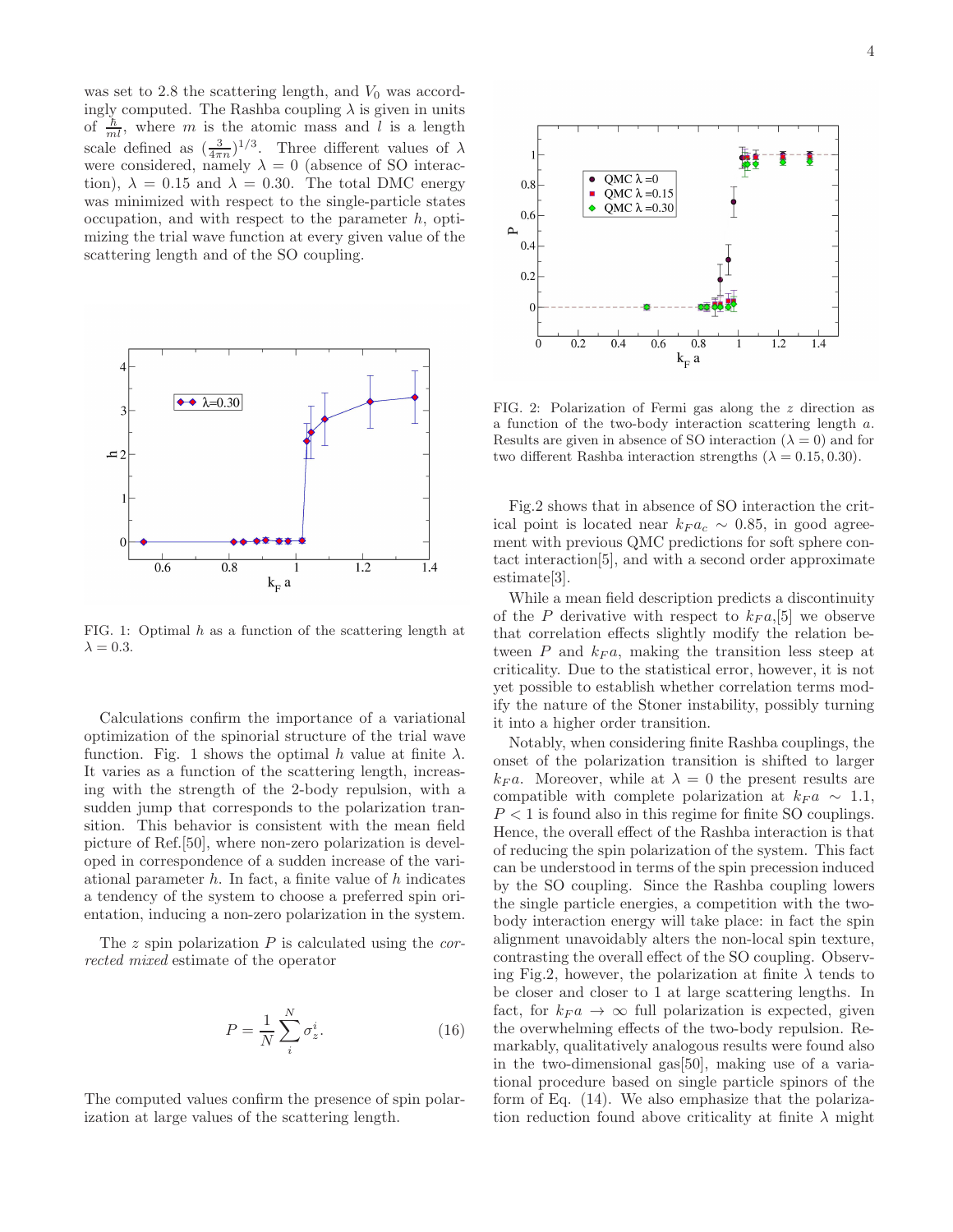open the way to a fine tuning of the degree of polarization by means of an externally controlled SOC, therefore despite its apparent complexity this task can be actually achieved through a simple control of the scattering length at the critical point.

In order to better understand the polarization transition and its relation to the spinorial structure of the single particle wave functions, in Fig.3 we plot the DMC energy as a function of the variational parameter  $h$  at different values of the two-body interaction and fixed  $\lambda$ . At low scattering lengths a single minimum at  $h = 0$  is present, while for increasing the two-body repulsion a local minimum appears at higher h. Beyond criticality, the second minimum becomes the global minimum, until the minimum at  $h = 0$  disappears. Interestingly, at large values of  $h$ , the system tends to fully polarize, and the energy is expected to gradually approach the non-interacting limit  $E_P$ .



FIG. 3: DMC energies as a function of h at different values of the two body interaction strength. The Rashba interaction coupling is fixed here to  $\lambda = 0.3$ .

In Fig.4 we report the ground state energy as a function of the scattering length for the selected  $\lambda$  values. As in the single-particle picture, the SO coupling causes a net decrease of the energy, which becomes more evident at larger  $\lambda$ . While in absence of SO coupling the DMC results rapidly approach the fully polarized non-interacting limit  $E_P$ , at finite  $\lambda$  a residual SO energy effect persists. As visible from Fig.4, however, the energy difference between the data sets in presence and in absence of Rashba coupling clearly diminishes at large scattering lengths, a behavior which is consistent with the aforementioned tendency of the system to develop full polarization at  $k_F a \rightarrow \infty$ . In fact, also in this case, one expects that at large a the energy will approach  $E_P$ : at full polarization the non local Rashba spin texture is lost, and a single particle picture clearly suggests that the expectation value of  $V_{SO}$  vanishes if all spins are aligned along

z.



FIG. 4: DMC energies (in units of  $E_P$ ) as a function of the scattering length at different Rashba coupling strengths ( $\lambda =$ 0, 0.15, 0.30).

For the sake of completeness we remark that the adopted trial wave function is well suited for the description of z-polarization. A detailed investigation of the possible  $x - y$  polarization effects, instead, would require a different form of the single-particle spinors. Clearly, inplane polarization components would deserve a detailed analysis, which is beyond the scope of the present article. As a comment, however, the development of polarization in the  $x - y$  plane would require a substantial modification of the Fermi surface. In particular, according to a mean-field description, a non symmetric and anisotropic occupation of single particle states turns out to be necessary. Due to the related kinetic energy increase, such polarization effects are not expected to be favored with respect to the z component considered here. We also point out that different SO couplings may have different effects on the polarization properties of the system. In the case of equal Rashba and Dresselhaus couplings, for instance, the single-particle spinorial structure is independent on momentum. Hence, no major difference with respect to the standard Stoner model is expected, at variance with the pure Rashba coupling considered here.

#### IV. CONCLUSIONS

We performed QMC calculations of the spin and energetic properties of the 3D repulsive Fermi gas in the presence of Rashba SO coupling. Interestingly, correlation effects seem to induce a smoother polarization transition at the critical point. The inclusion of Rashba SO coupling causes an overall depolarization of the system, and shifts the critical point to slightly higher values of the scattering length. At the same time, partially polarized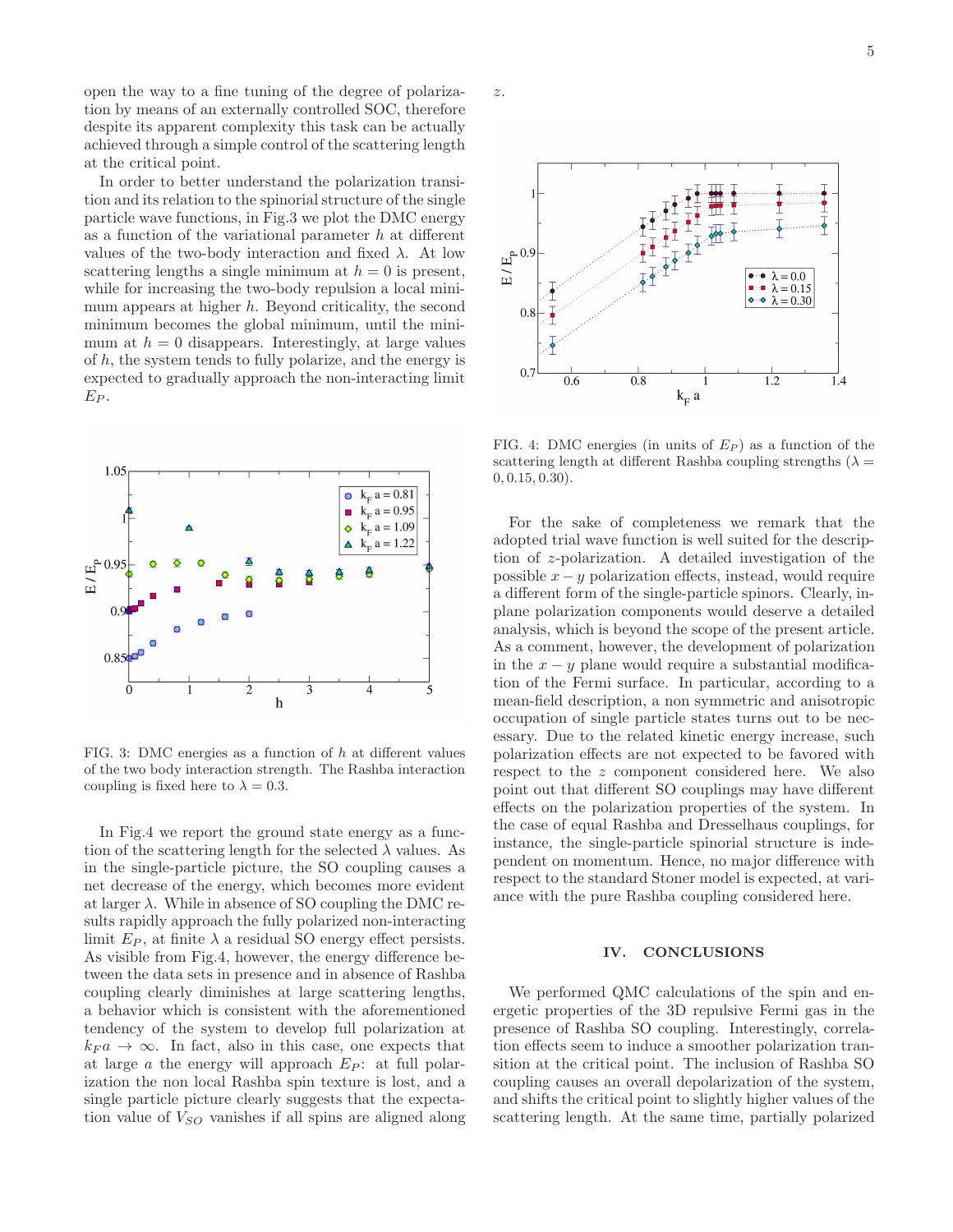states are developed well beyond criticality in presence of Rashba coupling, opening the way to a fine tuning of the system polarization. The energy is also visibly reduced by the SO coupling, however, the asymptotic behavior of the QMC data suggest that at infinite scattering lengths the two-body repulsion should prevail over the non-local structure induced by the SO coupling, recovering the fully polarized non-interacting limit.

- [1] G. J. Conduit, Phys. Rev. A 82 043604 (2010).
- [2] G. J. Conduit and B. D. Simons, Phys. Rev. A 79 053606 (2009).
- [3] G. J. Conduit, A. G. Green and B. D. Simons, Phys. Rev. Lett. 103 207201 (2009).
- [4] R. A. Duine and A. H. MacDonald, Phys. Rev. Lett  $95$ , 230403 (2005).
- [5] S. Pilati , G. Bertaina, S. Giorgini, M. Troyer, Phys. Rev. Lett. **105**, 030405 (2010).
- [6] S.-Y. Chang, M. Randeria, and N. Trivedi, Proc. Natl. Acad. Sci. bf 108 51 (2010).
- [7] E. Fratini and S. Pilati, Phys. Rev. A 90, 023605 (2014).
- [8] E.C. Stoner, Rep. Prog. Phys. 11, 43 (1947).
- [9] L. Salasnich, B. Pozzi, A. Parola, and L. Reatto, J. Phys. B 33, 3943 (2000)
- [10] T. Sogo and H. Yabu, Phys. Rev. A 66, 043611 (2002)
- [11] Y.A. Bychkov and E.I. Rashba, J. Phys. C 17, 6029 (1984).
- [12] L. P. Kouwenhoven, T. H. Oosterkamp, M. W. S. Danoesastro, M. Eto, D. G. Austing, T. Honda, S. Tarucha, Science,278 1788 (1997).
- [13] D. R. Steward, D. Sprinzak, C. M. Marcus, C. I. Duruöz, J. S. Harris Jr., Science, 278 1784 (1997).
- [14] G. Engels, J. Lange, T. Schäpers and H. Lüth, Phys. Rev. B 55, R1958 (1997).
- [15] G. Dresselhaus, Phys. Rev. **100**, 580 (1955).
- [16] G. Juzeliunas, J. Ruseckas, J. Dalibard, Phys. Rev. A 81, 053403 (2010); J. Dalibard, F. Jerbier, G. Juzeliunas, P. Ohberg, Arxiv-Cond.Matt. 1008.5378 (2010). ¨
- [17] Y.-J. Lin, K. Jimenez-Garcia, and I. B. Spielman Nature Lett. 471, 83 (2011).
- [18] J.-Y. Zhang, S.-C. Ji, Z. Chen, L. Zhang, Z.-D. Du, B. Yan, G.-S. Pan, B. Zhao, Y.-J. Deng, H. Zhai, S. Chen, and J.-W. Pan., Phys. Rev. Lett.109, 115301 (2012).
- [19] P. Wang, Z.-Q. Yu, Z. Fu, J. Miao, L. Huang, S. Chai, H. Zhai, and J. Zhang, Phys. Rev. Lett. 109, 095301 (2012).
- [20] M. Kohda, T. Nihei, J. Nitta, *Physica E* **40** 1194 (2008).
- [21] Y. Li, L.P. Pitaevskii, and S. Stringari, Phys. Rev. Lett.108, 225301 (2012).
- [22] G.I. Martone, Yun Li, L.P. Pitaevskii, and S. Stringari,Phys. Rev. A i86, 063621 (2012).
- [23] M. Burrello and A. Trombettoni, Phys. Rev. A 84,043625  $(2011).$
- [24] M. Merkl, A. Jacob, F. E. Zimmer, P. Ohberg, and L. Santos, Phys. Rev. Lett. 104, 073603 (2010).
- [25] O. Fialko, J. Brand, and U. Zulicke, Phys. Rev. A 85, 051605 (2012); R. Liao, Z.-G. Huang, X.-M. Lin, and W.-M. Liu, ibid. 87, 043605 (2013).
- [26] Y. Xu, Y. Zhang, and B. Wu, Phys. Rev. A 87, 013614 (2013).

#### V. ACKNOWLEDGEMENTS

A.A. acknowledges Luca Salasnich for useful discussions and fruitful suggestions. Work of L.M. was supported by the U.S. Department of Energy (DOE), Office of Science, Basic Energy Sciences (BES) under Award DE-SC00012314.

- [27] L. Salasnich and B.A. Malomed, Phys. Rev. A 87, 063625 (2013).
- [28] X.-Q. Xu and J. H. Han, Phys. Rev. Lett. 107, 200401 (2011); S. Sinha, R. Nath, and L. Santos, Phys. Rev. Lett. 107, 270401(2011); C.-F. Liu and W. M. Liu, Phys. Rev. A 86, 033602 (2012); E. Ruokokoski, J. A. M. Huhtamaki, and M. Mottonen, Phys. Rev. A 86, 051607 (2012); H. Sakaguchi, and B. Li, Phys. Rev. A 87, 015602 (2013).
- [29] Y. Deng, J. Cheng, H. Jing, C. P. Sun, and S. Yi, Phys. Rev. Lett. 108, 125301 (2012).
- [30] J. P. Vyasanakere and V. B. Shenoy, Phys. Rev. B 83, 094515 (2011).
- [31] J. P. Vyasanakere, S. Zhang, and V. B. Shenoy, Phys. Rev. B 84, 014512 (2011).
- [32] M. Gong, S. Tewari, and C. Zhang, Phys. Rev. Lett. **107**, 195303 (2011).
- [33] H. Hu, L. Jiang, X-J. Liu, and H. Pu, Phys. Rev. Lett. 107, 195304 (2011).
- [34] Z-Q. Yu and H. Zhai, Phys. Rev. Lett. 107, 195305 (2011).
- [35] M. Iskin and A. L. Subasi, Phys. Rev. Lett. 107, 050402  $(2011).$
- [36] W. Yi and G.-C. Guo, Phys. Rev. A 84, 031608 (2011).
- [37] L. DellAnna, G. Mazzarella, and L. Salasnich, Phys. Rev. A 84, 033633 (2011).
- [38] M. Iskin and A. L. Subasi, Phys. Rev. A 84, 043621  $(2011).$
- [39] J. Zhou, W. Zhang, and W. Yi, Phys. Rev. A, 84, 063603 (2011).
- [40] L. Jiang, X.-J. Liu, H. Hu, and H. Pu, Phys. Rev. A 84, 063618 (2011).
- [41] Li Han and C.A.R. Sa de Melo, Phys. Rev. A 85, 011606(R) (2012).
- [42] G. Chen, M. Gong, and C. Zhang, Phys. Rev. A 85, 013601 (2012).
- [43] K. Zhou, Z. Zhang, Phys. Rev. Lett. 108, 025301 (2012).
- [44] X. Yang, S. Wan, Phys. Rev. A **85**, 023633 (2012).
- [45] M. Iskin, Phys. Rev. A **85**, 013622 (2012).
- [46] K. Seo, L. Han, C.A.R. Sa de Melo, Phys. Rev. A 85, 033601 (2012).
- [47] L. He and Xu-Guang Huang, Phys. Rev. Lett. 108, 145302 (2012).
- [48] X.J. Liu, M.F. Borunda, X. Liu, J. Sinova, Phys. Rev. Lett. **102**, 046402 (2009).
- [49] L.W. Cheuk et al., Phys. Rev. Lett. **109**, 095302 (2012).
- [50] A. Ambrosetti, G. Lombardi, L. Salasnich, P.L. Silvestrelli, F. Toigo, Phys. Rev. A 90 043614 (2014).
- [51] A. Ambrosetti, F. Pederiva, and E. Lipparini Phys. Rev. B 83 155301 (2011).
- [52] A. Ambrosetti, F. Pederiva, E. Lipparini, and S. Gandolfi Phys. Rev. B 80 125306 (2009).